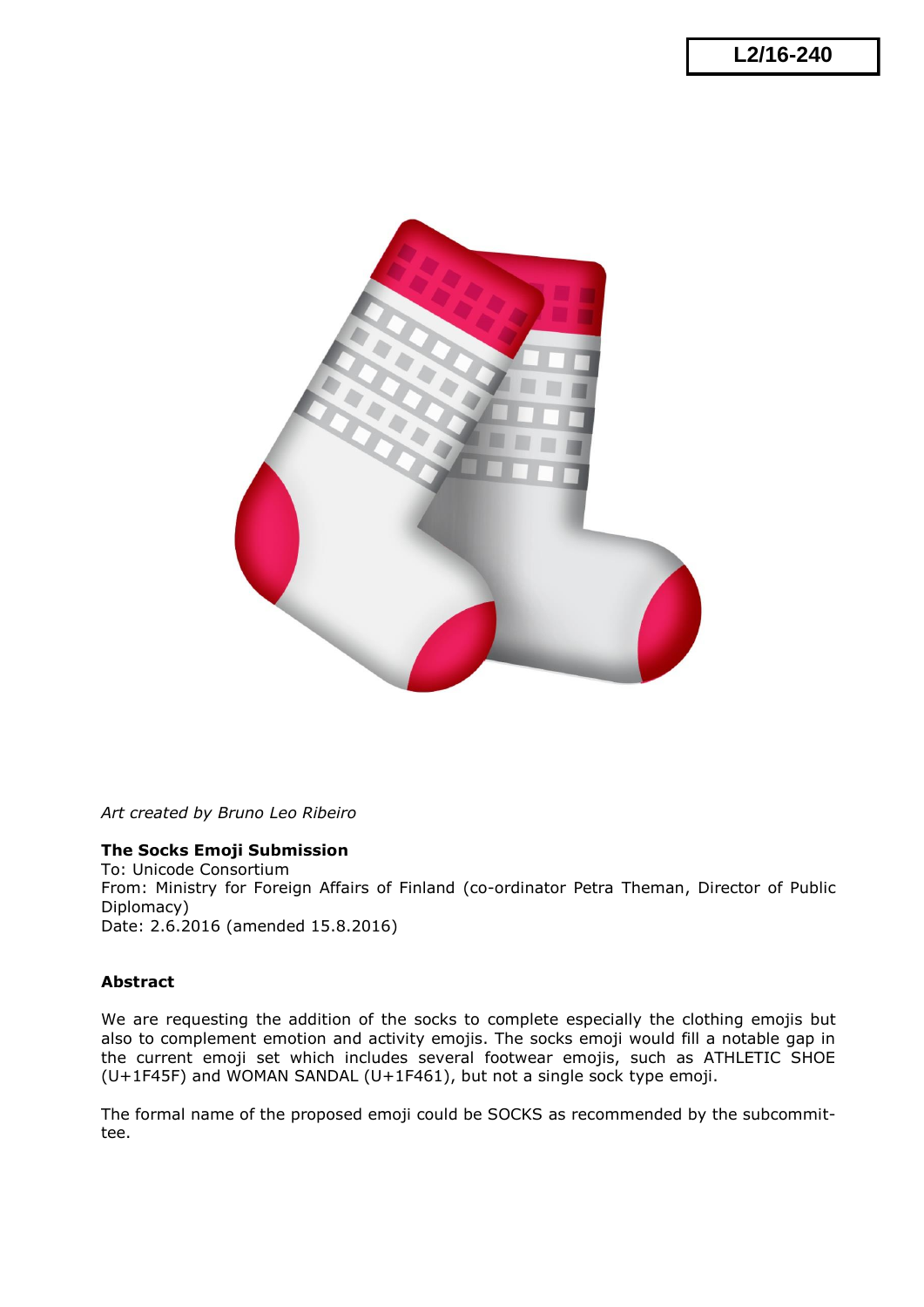#### **Introduction**

j.

A sock is an item of clothing worn on the feet covering the ankle and some part of the calf. There are multiple different types of socks depending on where and when they are used. To exemplify, the sock material depends whether they are intended to be worn on formal events, in everyday use or during sporting activities and whether it is winter or summer time. Some types of socks are also more popular than others and popularity may vary depending on the persons or even countries. For an example, woolly socks, which are thicker kind of sock type made from breathable wool material, could be considered to be the national costume to Finns, especially during the cold autumn and winter weather. Socks made from wool are comforting when ill and these socks offer warmth when skiing. These kind of socks are a great all-rounder – which is made even more soul-nurturing if your grandmother has knitted them herself. Woolly socks are often used typically with wellington boots (i.e. rubber boots) which are worn over the socks.

Until 1800 both hand knitting and machine knitting were used to produce socks, but after 1800s machine knitting has become the predominant method. Until the introduction of nylon in 1938, the socks were commonly made from silk, cotton and wool.

One of the functionalities of the socks is to absorb perspiration. In cold environments, such as in Finland, the socks, and typically socks made from wool, also insulate the foot and decrease the risk of frostbite.<sup>1</sup> Particular kind of socks may also be needed in different kinds of activities, such as using woolly socks with ski boots in skiing or sport socks in running. Typically socks made from natural materials are more comfortable and more breathable which makes them ideal for normal use from autumn until spring in home or summer cottages.

The socks are also used as a kind of holiday item during Christmas in some countries. Children tend to hang large ceremonial socks called a Christmas stocking by a nail or hook above the fireplace on Christmas Eve and then their parents fill them with small presents while the children are asleep. $<sup>2</sup>$ </sup>

Socks also remain highly popular and commonly purchased clothing items nowadays. For example, different kind of socks are widely sold in the most popular Internet commercial platforms, such as eBay and Amazon, $3$  as well as in regular shops.

The proposed emoji would describe the socks as a clothing item. However, the socks emoji would not be restricted only to describe one type of socks but could also be used to describe either thinner or thicker kind of socks, such as woolly socks, or even the feeling of comfort and warmth in cold environment as well as Christmas tradition. The emoji could also describe the knitting or carefully and silently tiptoeing as an activity.

- [http://www.ebay.com/sch/i.html?\\_odkw=woolly+socks&\\_osacat=0&\\_from=R40&\\_trksid=p2](http://www.ebay.com/sch/i.html?_odkw=woolly+socks&_osacat=0&_from=R40&_trksid=p2045573.m570.l1313.TR0.TRC0.H0.Xsocks.TRS0&_nkw=socks&_sacat=0) [045573.m570.l1313.TR0.TRC0.H0.Xsocks.TRS0&\\_nkw=socks&\\_sacat=0;](http://www.ebay.com/sch/i.html?_odkw=woolly+socks&_osacat=0&_from=R40&_trksid=p2045573.m570.l1313.TR0.TRC0.H0.Xsocks.TRS0&_nkw=socks&_sacat=0)
- [https://www.amazon.com/s/ref=nb\\_sb\\_noss?url=search-alias%3Daps&field](https://www.amazon.com/s/ref=nb_sb_noss?url=search-alias%3Daps&field-keywords=SOCKS&rh=i%3Aaps%2Ck%3ASOCKS)[keywords=SOCKS&rh=i%3Aaps%2Ck%3ASOCKS;](https://www.amazon.com/s/ref=nb_sb_noss?url=search-alias%3Daps&field-keywords=SOCKS&rh=i%3Aaps%2Ck%3ASOCKS)

<sup>&</sup>lt;sup>1</sup> Wikipedia-article "Sock". <https://en.wikipedia.org/wiki/Sock> (Accessed on August 15<sup>th</sup>, 2016).

<sup>&</sup>lt;sup>2</sup> Wikipedia-article "Sock". [https://en.wikipedia.org/wiki/Sock#Holiday\\_items](https://en.wikipedia.org/wiki/Sock#Holiday_items) (Accessed on August  $15^{th}$ , 2016).

 $3$  Examples of commercial platforms selling different kind of socks.

http://www.ebay.com/sch/i.html? from=R40&\_trksid=p2047675.m570.l1313.TR0.TRC0.H0. [Xwoolly+socks.TRS0&\\_nkw=woolly+socks&\\_sacat=0;](http://www.ebay.com/sch/i.html?_from=R40&_trksid=p2047675.m570.l1313.TR0.TRC0.H0.Xwoolly+socks.TRS0&_nkw=woolly+socks&_sacat=0)

[https://www.amazon.com/s/ref=nb\\_sb\\_noss\\_2?url=search-alias%3Daps&field-](https://www.amazon.com/s/ref=nb_sb_noss_2?url=search-alias%3Daps&field-keywords=WOOLLY+SOCKS)

[keywords=WOOLLY+SOCKS](https://www.amazon.com/s/ref=nb_sb_noss_2?url=search-alias%3Daps&field-keywords=WOOLLY+SOCKS) (All accessed on August 15<sup>th</sup>, 2016).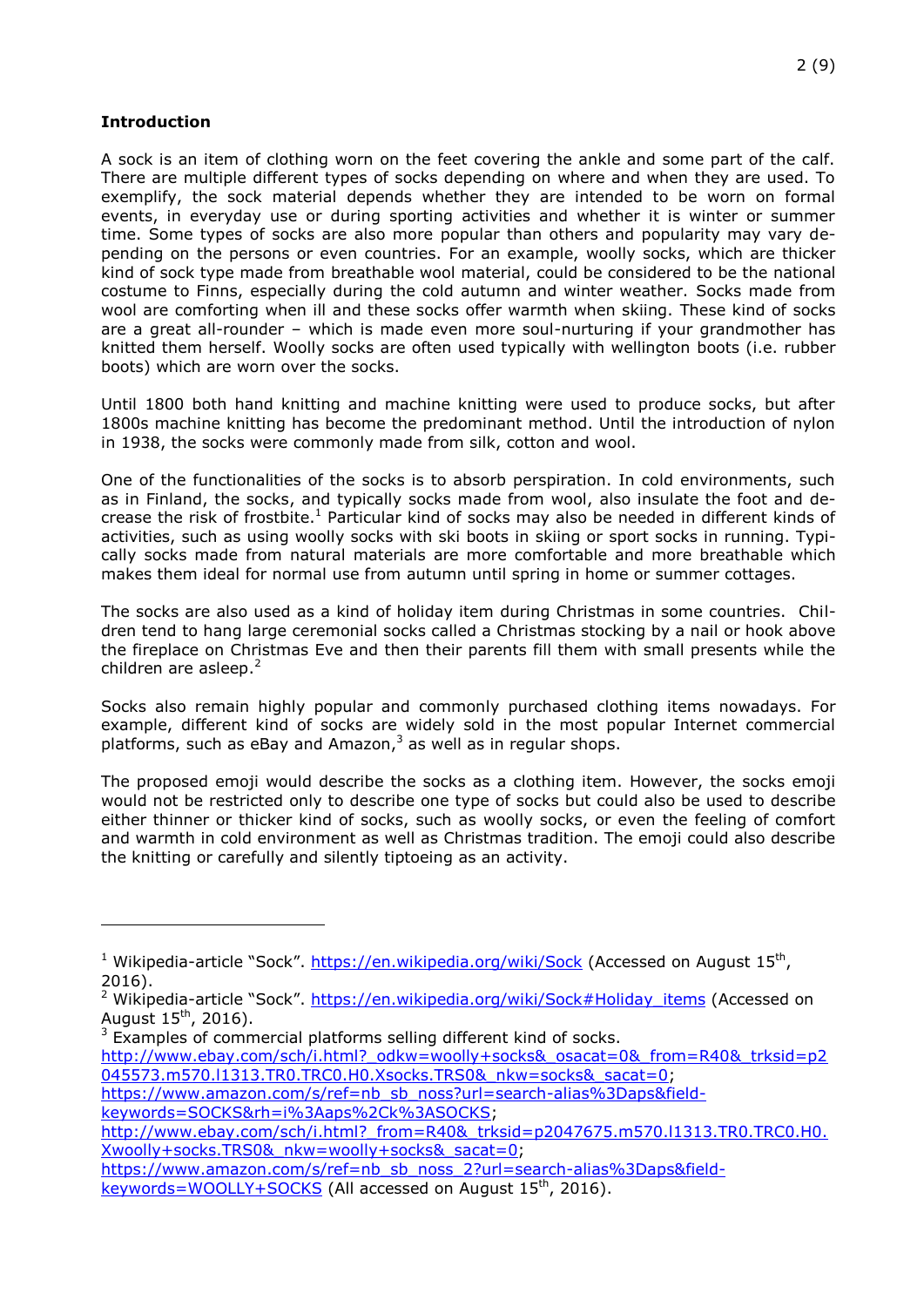However, to this day no presentation for any kind of socks exists as an emoji, nor has one been suggested according to our information. We hereby propose adding the socks emoji in the next Unicode update.

## **Support**

# **A. Compatibility**

Prior to the Finnish national emoji project, we do not know of socks, woolly socks or Christmas stocking or any other similar emojis currently used in the major platforms (Apple, Yahoo, Google, Facebook). The proposed socks emoji is not even expressible by any other existing emojis or sequence of other emojis.

Because of the lack of socks emoji, the hashtag #socks, #woollysocks and #woolsocks are commonly used to describe socks and fashion and especially the feelings of warmth and comfort.<sup>4</sup>

In addition, after an intensive media attention for the Finnish national emoji project the socks emoji has been included in the iTunes shop and application designed for both iPhone and iPad.<sup>5</sup> In addition, GooglePlay has included the socks emoji into its app selection.<sup>6</sup>

As a result, the socks emoji has become available and commonly used in existing systems and, thus, the emoji should be included into the Unicode system.

## **B. Expected Usage**

### **1. Frequency**

l

The expected usage of the socks emoji is very high, in part because of its generality as a clothing item across the world and its ability to describe different kinds of socks, such as woolly socks or other thicker type of socks, and feelings, such as warmth and comfort as well as the Christmas tradition of hanging a Christmas stocking over the fireplace. The socks emoji can also refer to knitting as an activity. For example, these are evidenced by the common use of the hashtags #socks, #woollysocks or #woolsocks on Twitter and Instagram and pictures coupled with the said hashtags.<sup>7</sup> It can also describe activity of tiptoeing carefully and silently.

 $4$  Twitter-pages of #socks, #woollysocks and #woolsocks.

[https://twitter.com/search?q=%23woollysocks&src=typd;](https://twitter.com/search?q=%23woollysocks&src=typd)

<https://twitter.com/search?q=%23woolsocks&src=typd>

<https://twitter.com/search?q=%23socks&src=typd> (All accessed on August 15<sup>th</sup>, 2016).

<sup>5</sup> Official website of iTunes. [https://itunes.apple.com/us/app/finland-](https://itunes.apple.com/us/app/finland-emojis/id1061373303?mt=8)

[emojis/id1061373303?mt=8;](https://itunes.apple.com/us/app/finland-emojis/id1061373303?mt=8) See also<http://finland-emojis.appstor.io/> (All accessed August  $15^{th}$ , 2016).

<sup>6</sup> Official website of GooglePlay.

<https://play.google.com/store/apps/details?id=com.reaktor.finlandemojis&hl=en> (Accessed August  $15^{\text{th}}$ , 2016).

 $7$  Twitter- and Instagram pages of  $#$ socks,  $#$ woollysocks and  $#$ woolsocks.

[https://twitter.com/search?q=%23woollysocks&src=typd;](https://twitter.com/search?q=%23woollysocks&src=typd)

[https://twitter.com/search?q=%23woolsocks&src=typd;](https://twitter.com/search?q=%23woolsocks&src=typd)

[https://twitter.com/search?q=%23socks&src=typd;](https://twitter.com/search?q=%23socks&src=typd)

[https://www.instagram.com/explore/tags/socks/;](https://www.instagram.com/explore/tags/socks/)

[https://www.instagram.com/explore/tags/woolsocks/;](https://www.instagram.com/explore/tags/woolsocks/)

<https://www.instagram.com/explore/tags/woollysocks/> (All accessed on August 15<sup>th</sup>, 2016).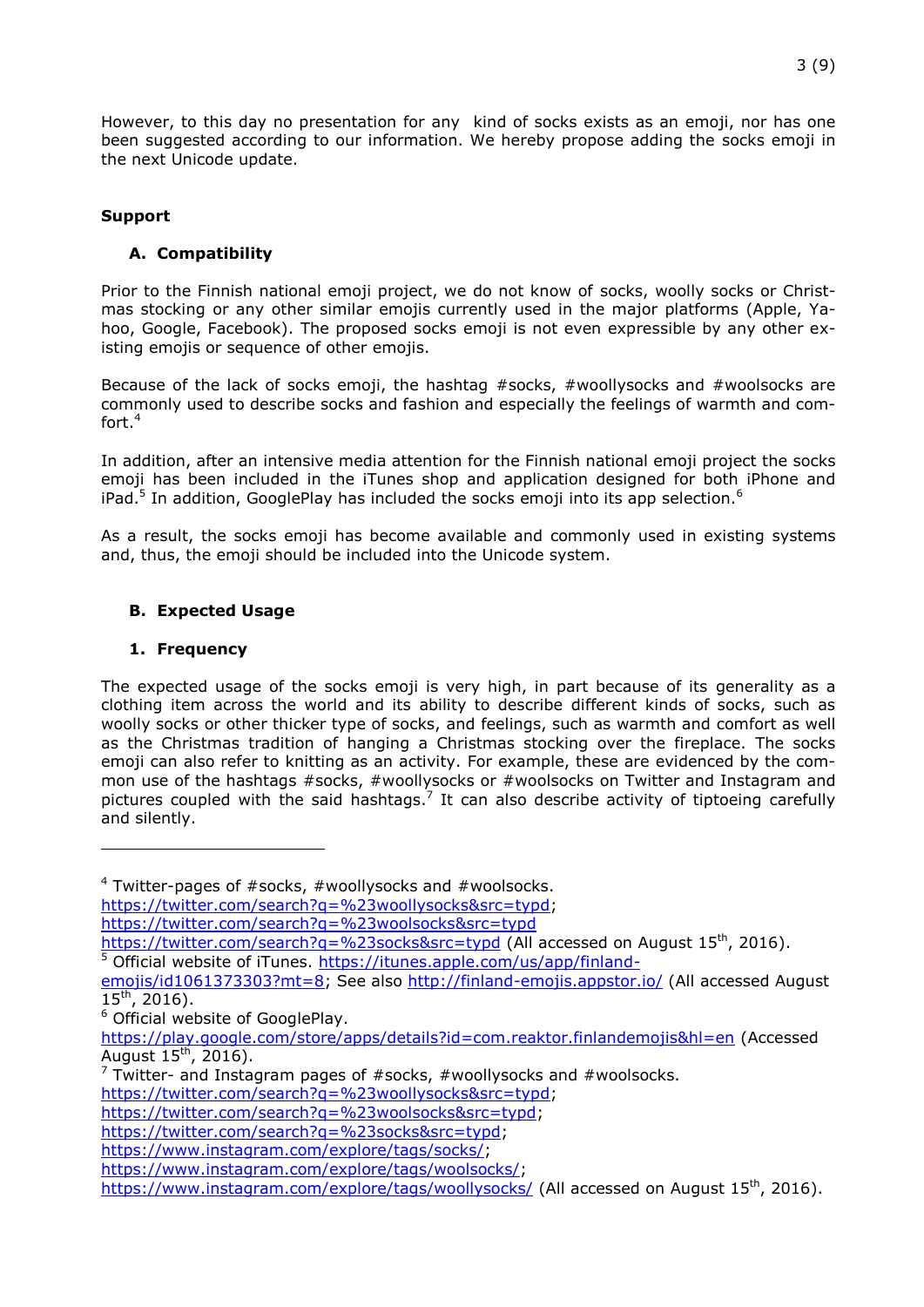In putting the estimated frequency of use of the proposed emoji into a context *iemoji.com* places the ATHLETIC SHOE emoji at rank #285 of 1679, MAN SHOE emoji at rank #481 of 1679, WOMANS SANDAL emoji at rank # 499 of 1679, HIGH-HEELED SHOE emoji at rank 243 of 1679 and WOMANS BOOTS emoji at rank  $#$  479 of 1679.<sup>8</sup> These rankings give a sense of projected popularity of the proposed SOCKS emoji. The said rankings of the existing emojis indicate that the socks emoji would definitely be in the top fourth in all emojis.

Furthermore, several comparisons of Google trends of "socks" and "woolly socks" and "wool socks", versus the benchmark of the very popular emojis "athletic shoe", "man shoe" and "high-heeled shoe" over time show clearly larger demand and with high season times especially during the winter time for the proposed emoji:



l

[http://www.iemoji.com/view/emoji/681/people/mans-shoe;](http://www.iemoji.com/view/emoji/681/people/mans-shoe)

 $8$  iEmoji.com - rankings of footwear emojis.

[http://www.iemoji.com/view/emoji/407/people/athletic-shoe;](http://www.iemoji.com/view/emoji/407/people/athletic-shoe)

[http://www.iemoji.com/view/emoji/408/people/womans-sandal;](http://www.iemoji.com/view/emoji/408/people/womans-sandal)

[http://www.iemoji.com/view/emoji/409/people/high-heeled-shoe;](http://www.iemoji.com/view/emoji/409/people/high-heeled-shoe)

<http://www.iemoji.com/view/emoji/410/people/womans-boots> (All accessed on August 15<sup>th</sup>, 2016).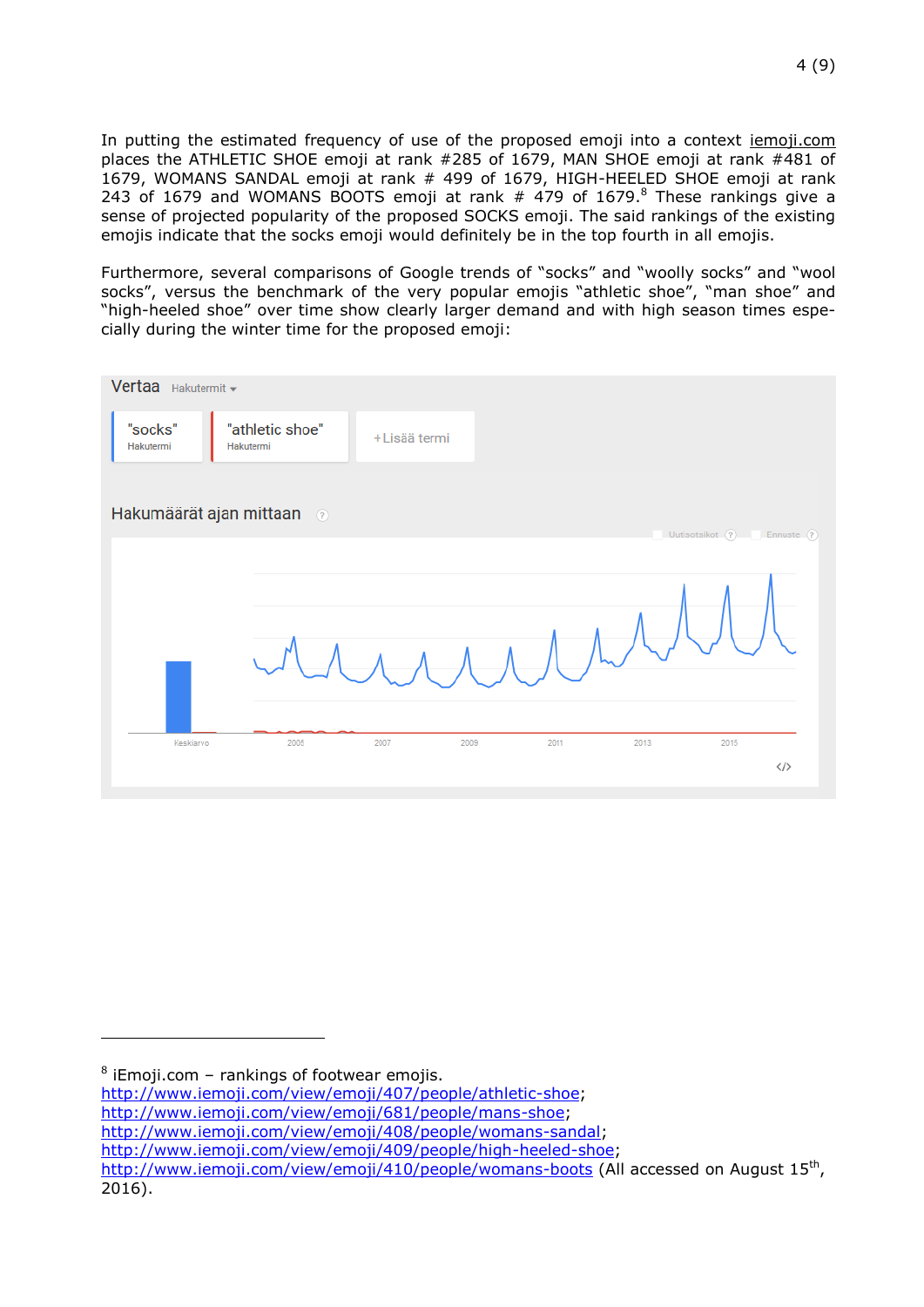

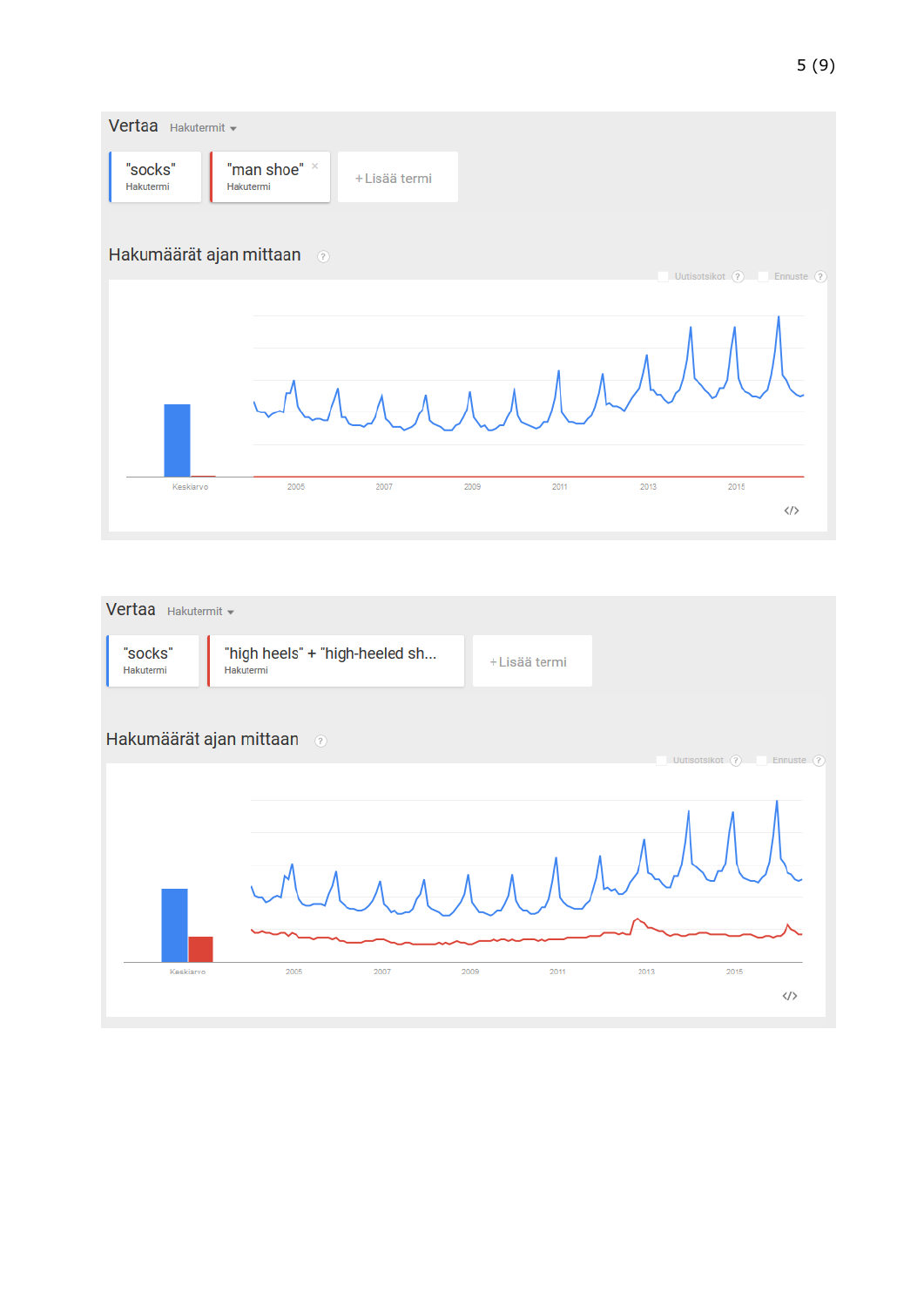

# **2. Multiples uses**

As delineated in this proposal, the socks emoji could be used to describe different types of socks, such as the wool socks, as clothing items, the feelings of warmth and comfort, the Christmas tradition of hanging Christmas stockings over the fireplace and the knitting or tiptoeing as an activity.

# **3. Emotional Content**

As its emotional connotation, the reference to socks is understood to evoke mainly neutral and also in proper context positive emotions and feelings, such as warmth, comfort and Christmas tradition.

The socks as a clothing item is often linked and used as a gift. Thicker kinds of socks are often given as a gift especially for feast days or birthdays during the autumn and winter months. On the other hand, knitting as an activity is considered to give a feeling of relaxation as well as to ease and prevent stress, pain and depression.<sup>9</sup> Accordingly, even as a clothing item and activity concept the proposed socks emoji would at least have a slightly positive connotation.

### **4. Persistence**

l

We believe that the socks emoji will be persistent because the emoji represents both the socks as a general clothing item and also the feelings of warmth and comfort as well as the Christmas tradition and knitting or carefully and silently tiptoeing as an activity.

<sup>&</sup>lt;sup>9</sup> Wikipedia-article "Knitting". [https://en.wikipedia.org/wiki/Knitting#Health\\_benefits](https://en.wikipedia.org/wiki/Knitting#Health_benefits) (Accessed on August  $15<sup>th</sup>$ , 2016).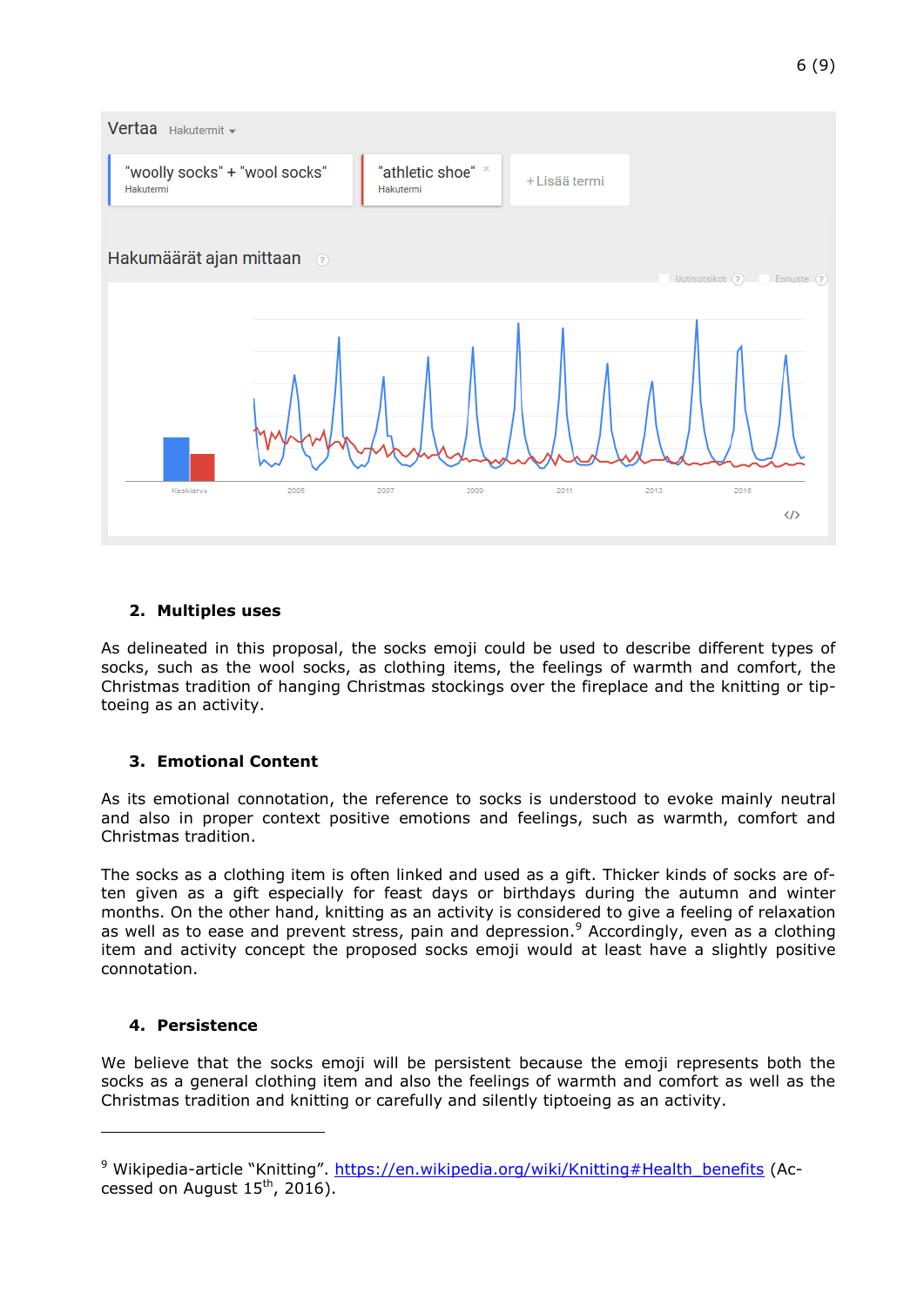Considering that the socks have been used from the dawn of time and they continue to be used in different kinds of activities and events, such as in sporting activities like skiing with ski boots, running and hiking with rubber boots. Accordingly, the origins, the history and the current status and use of socks make it inevitable that the socks emoji would stand the test of time and persist in the future.

The Finnish national emoji project, which has received global media attention across multiple newspapers and media channels, is likely to even increase the high popularity of the socks emoji. This is even more probable due to the absence of any socks and similar emojis. Furthermore, the uses of #socks, #woollysocks and #woolsocks hashtags on Twitter and Instagram clearly indicate that use of it would not be diminished.<sup>10</sup>

Moreover, the socks emoji in itself has been highly visible or expressly mentioned on the news reporting of the new Finnish national emoji project.<sup>11</sup> In other words it has received wide recognition and media attention.

## **C. Image distinctiveness**

The socks emoji would be visually clearly distinct from all the current emojis. There is not a single emoji that could be considered even slightly similar. This is due to the fact that the current emoji set includes merely the footwear, or more accurately, shoe emojis and not even a single sock or other similar emojis.

In far-fetched consideration, the closest in spirit could be any of the shoe emojis. However, shoes are completely different clothing item than socks. Also, the shoe emojis do not possess at all similar connotations than what the socks emoji has and describes.

### **D. Completeness**

l

The socks emoji would be crucial addition complementing the extensive selection of footwear emojis. It would also serve as a useful addition for emotion emojis describing feelings of warmth, comfort and Christmas tradition. It could also describe the knitting as an activity.

Since there are no socks or other similar emojis in the current emoji set, the need for the proposed socks emoji is very dire.

[https://twitter.com/search?q=%23woollysocks&src=typd;](https://twitter.com/search?q=%23woollysocks&src=typd)

[https://twitter.com/search?q=%23woolsocks&src=typd;](https://twitter.com/search?q=%23woolsocks&src=typd)

 $10$  Twitter- and Instagram pages of #socks, #woollysocks and #woolsocks. [https://twitter.com/search?q=%23socks&src=typd;](https://twitter.com/search?q=%23socks&src=typd)

[https://www.instagram.com/explore/tags/socks/;](https://www.instagram.com/explore/tags/socks/)

[https://www.instagram.com/explore/tags/woolsocks/;](https://www.instagram.com/explore/tags/woolsocks/)

<https://www.instagram.com/explore/tags/woollysocks/> (All accessed on August  $15^{th}$ , 2016). Examples of news reporting picturing or expressly referring to the proposed socks emoji. [http://www.npr.org/sections/alltechconsidered/2015/12/06/458453835/with-new-nordic](http://www.npr.org/sections/alltechconsidered/2015/12/06/458453835/with-new-nordic-emojis-give-your-texts-that-finnishing-touch)[emojis-give-your-texts-that-finnishing-touch;](http://www.npr.org/sections/alltechconsidered/2015/12/06/458453835/with-new-nordic-emojis-give-your-texts-that-finnishing-touch)

[http://peconicpublicbroadcasting.org/post/new-nordic-emojis-give-your-texts-finnishing](http://peconicpublicbroadcasting.org/post/new-nordic-emojis-give-your-texts-finnishing-touch#stream/0)[touch#stream/0;](http://peconicpublicbroadcasting.org/post/new-nordic-emojis-give-your-texts-finnishing-touch#stream/0) [http://www.multilingualblog.com/the-advent-of-finnish-emojis-happy](http://www.multilingualblog.com/the-advent-of-finnish-emojis-happy-holidays-headbangers/)[holidays-headbangers/;](http://www.multilingualblog.com/the-advent-of-finnish-emojis-happy-holidays-headbangers/) [http://www.wbur.org/npr/458453835/with-new-nordic-emojis-give](http://www.wbur.org/npr/458453835/with-new-nordic-emojis-give-your-texts-that-finnishing-touch)[your-texts-that-finnishing-touch;](http://www.wbur.org/npr/458453835/with-new-nordic-emojis-give-your-texts-that-finnishing-touch) [https://multilingual.com/language-in-the-news/the-advent](https://multilingual.com/language-in-the-news/the-advent-of-finnish-emojis-happy-holidays-headbangers/)[of-finnish-emojis-happy-holidays-headbangers/;](https://multilingual.com/language-in-the-news/the-advent-of-finnish-emojis-happy-holidays-headbangers/) [http://ahmarova.blogspot.fi/2015/12/when](http://ahmarova.blogspot.fi/2015/12/when-distressed-in-finland-start.html)[distressed-in-finland-start.html](http://ahmarova.blogspot.fi/2015/12/when-distressed-in-finland-start.html) (Accessed August 15<sup>th</sup>, 2016).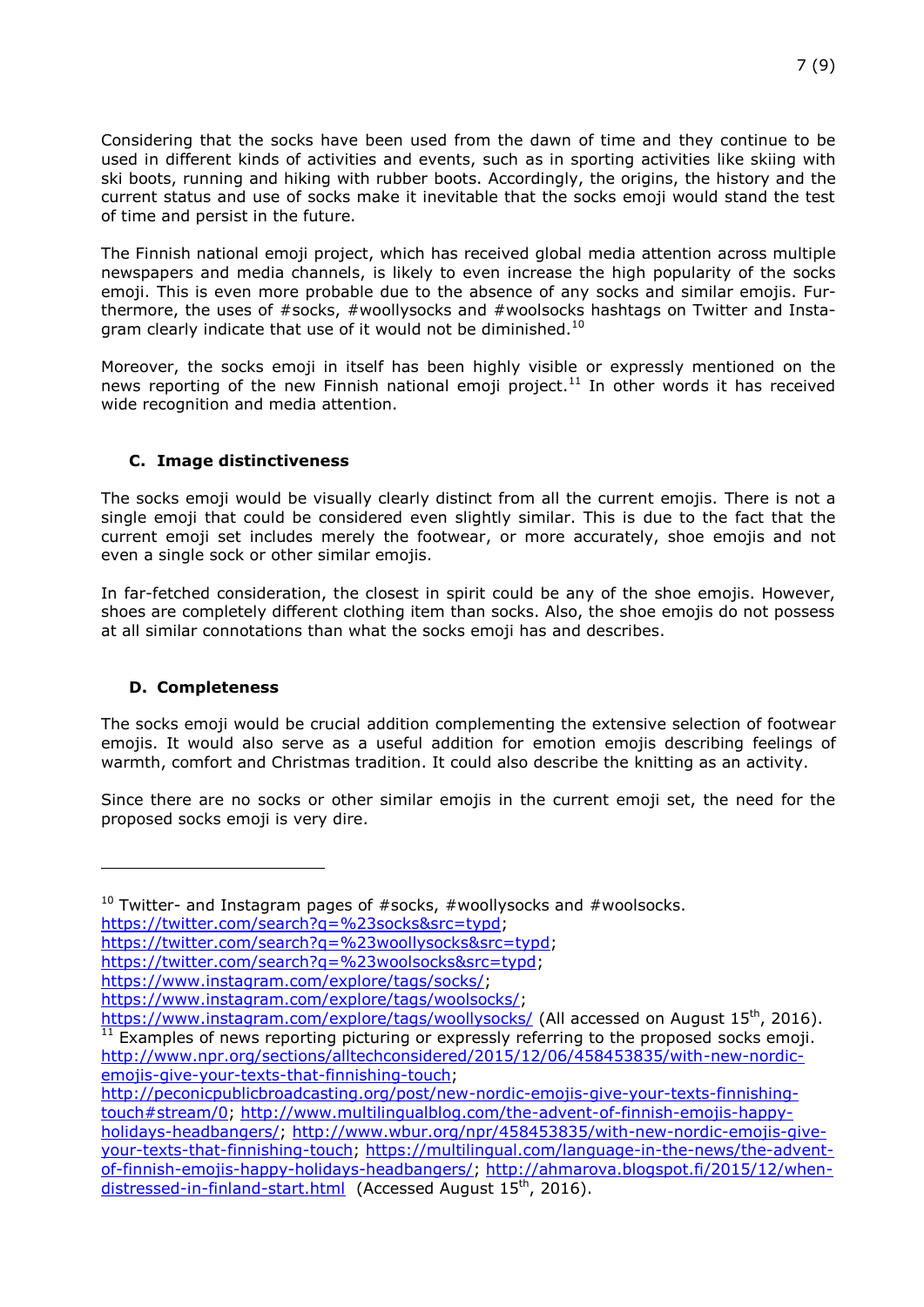### **E. Frequency Requested**

There is a clear demand for the socks emoji. Even a cursory search on the Internet reveals a large number of uses on popular social media platforms where the proposed socks emoji could have been used instead of verbal reference to #socks hashtag. Moreover, there have been express remarks concerning why there is no socks emoji yet.<sup>12</sup>

# **Factors for Exclusion**

# **F. Overly Specific**

The proposed socks emoji would not be overly specific. In fact, the socks can only be considered as highly general as it describes all kinds of socks as clothing items. In addition, the feelings of warmth and comfort and Christmas tradition as well as the activity of knitting are universally attached and linked to thicker kind of socks.

In overall, the multiple uses of the socks emoji make it perfect candidate for next addition to Unicode.

## **G. Open-Ended**

The socks would be unique in the emoji setting as its meaning and contexts are commonly understood around the world.

Moreover, the socks emoji is able to convey the idea of both regular socks and also warmer type of socks which are commonly used across the world and especially in the cold environments.

Accordingly, the socks emoji deserves to be acknowledged as an emoji at least among clothing emojis, while supplementing emotion and activity emojis too.

# **H. Already Representable**

l

It is impossible to create socks emoji using existing emoji or any sequence of them. The closest emojis in spirit, and even then being quite far-fetched, are the footwear emojis which are totally different and used for completely different reasons.

Accordingly, no other emoji connotes the same meaning of socks as a clothing item, in addition to its emotion and activity connotations, than the proposed socks emoji would be able to.

# **I. Logos, brands, UI icons, signage, specific people, deities**

Not applicable because the socks emoji does not picture any specific person, either historic or living, nor any logo, brand, icon, signage or deity.

[https://twitter.com/search?q=%23socks&src=typd;](https://twitter.com/search?q=%23socks&src=typd)

[https://www.instagram.com/explore/tags/socks/;](https://www.instagram.com/explore/tags/socks/)

 $12$  Twitter- and Instagram pages of #socks and other websites:

[https://discussions.apple.com/thread/7328713?start=0&tstart=0;](https://discussions.apple.com/thread/7328713?start=0&tstart=0)

<https://www.flickr.com/photos/emmalola/8975609028> (All accessed on August 15<sup>th</sup>, 2016).